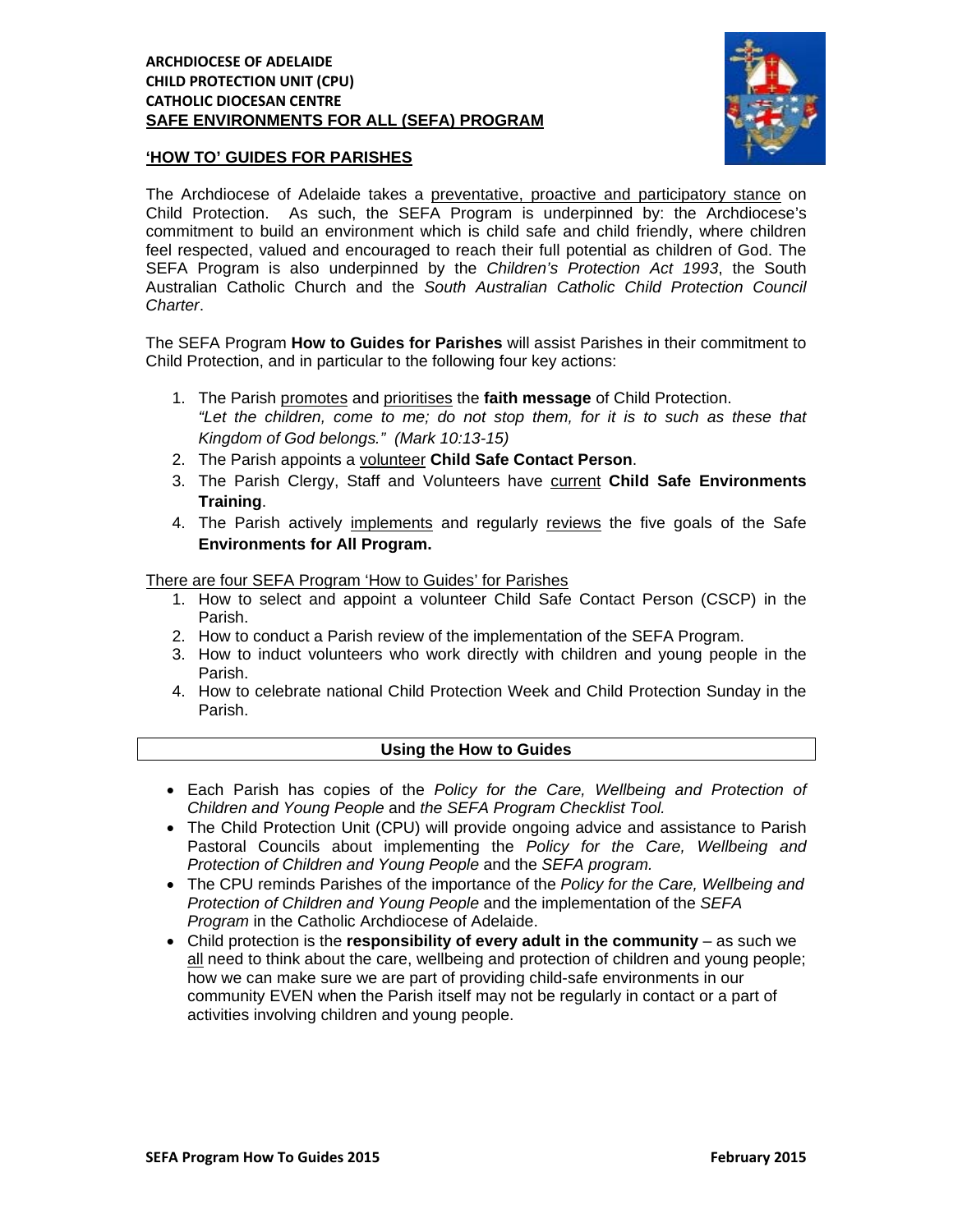# **1. HOW TO SELECT AND APPOINT A VOLUNTEER CHILD SAFE CONTACT PERSON (CSCP) IN THE PARISH**

- The Parish Leadership informs staff and parishioners that commissioning a volunteer Child-Safe Contact Person (CSCP) will assist the Parish to focus on creating safe environments for children and young people, which is the core principal of the *Policy*  for the Care, Wellbeing and Protection of Children and Young People and the purpose of the implementation of the *Safe Environments For All Program* in Parishes.
- The volunteer CSCP is an adult member of the Parish who is interested in creating safe environments for children, young people and the vulnerable. It is recommended that the person has some experience and training in working with children and young people.
- The role of the volunteer Child-Safe Contact Person is to:
	- o Liaise and dialogue with the Parish Pastoral Council on matters to do with children and young people in the Parish.
	- o Actively promote that the Parish is a Child Safe Organisation.
	- $\circ$  Respond to concerns within the Parish about the safety and wellbeing of children and young people.
	- o Attend the **CSCP Forums** (run three times a year) by the CPU.
	- o Receive and distribute information and resources from the CPU to circulate within the parish to staff and volunteers.
	- o Maintain confidentiality when people communicate concerns about child protection matters.
	- $\circ$  Help coordinate the Child Protection Week ( $2^{nd}$  week of September) and Child Protection Sunday (2<sup>nd</sup> Sunday of September) activities within the Parish.
	- o Seek assistance from the CPU if there are queries and matters about child protection that need discussion or further attention in the Parish.
- The Parish Leadership will need to consider:
	- o Who will form the selection panel to choose the volunteer CSCP?
	- o How often will the volunteer CSCP be invited to feedback/dialogue with the Parish Pastoral Council?
	- o What will be the appointment term for the person who takes this role?
	- o When and where (for example in a Mass) will the volunteer CSCP be commissioned in their role?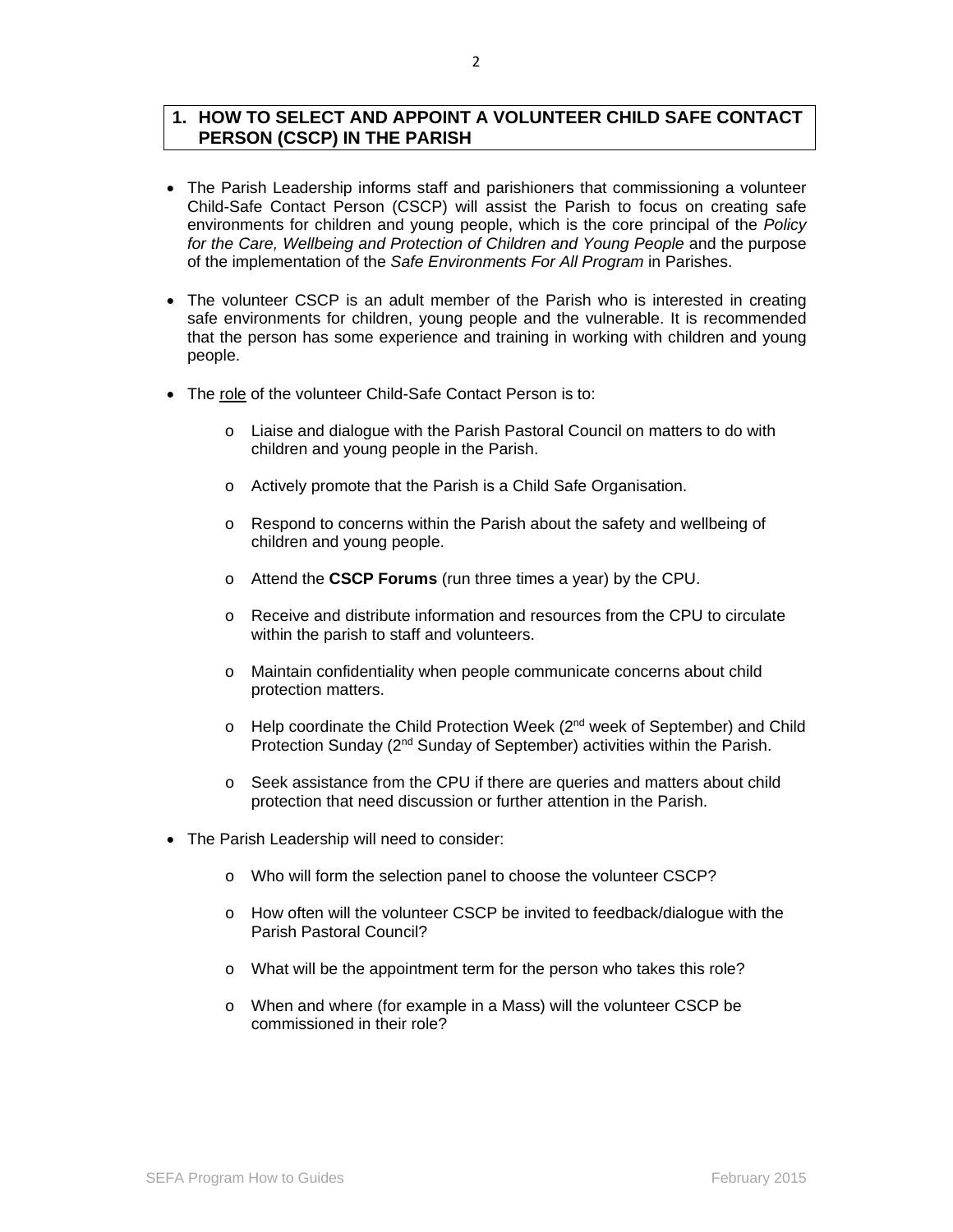# **2. HOW TO CONDUCT AN INTERNAL PARISH REVIEW OF THE IMPLEMENTATION OF THE SEFA PROGRAM**

- The CPU has developed a *SEFA Checklist Tool* which assists Parishes in the implementation of the five goals of the SEFA Program.
- The SEFA Checklist Tool lists 4 to 6 examples per goal of how a Parish can achieve the goal in practical terms.
- The SEFA Checklist Tool has been formatted as a **flipchart** for ease of accessibility and use by Parish Staff and Volunteers.
- On a rotating 15 month cycle the CPU staff will conduct an external review in Parishes of the implementation of the SEFA Program.
- The Parish Leadership are strongly encouraged to conduct an internal review of the implementation of the SEFA Program on a 6 monthly cycle to identify further action that needs to be taken to strengthen the implementation of the Program.
- The Parish Leadership can use the SEFA Checklist Tool to conduct an informal review of their implementation of the SEFA Program on a **scale of 1 (low implementation)** to **5 (high implementation)** in regards to each of the 5 goals of the SEFA Program.

## **Goal 1: Empowerment of Children and Young People**

The Parish nurtures the active and respectful participation of children and young people in its Masses and in its child-focussed activities (for example the Sacrament Program). 1 2 3 4 5

#### **Goal 2: Information and Communication**

The Parish provides information and communication to its Staff, Volunteers and Parishioners about the activities and initiatives supporting the Safe Environments for All Program.

1 2 3 4 5

### **Goal 3: Organisational Structures – Built Environments, Governance and Leadership and Human Resources**

The Parish's procedures and processes for its built environment, governance and recruitment of Staff and Volunteers support the implementation of the Safe Environments for All Program*.* 

1 2 3 4 5

## **Goal 4: Procedures responding to child protection allegations**

The Parish Staff and Volunteers understand and act on their mandatory responsibilities with respect to Child Protection.

1 2 3 4 5

## **Goals 5: Education and Training**

The Parish Staff and Volunteers receive education and training that help them to action their ethical and legal responsibility to RECOGNISE indicators of child abuse and neglect and IMPLEMENT reporting guidelines.

1 2 3 4 5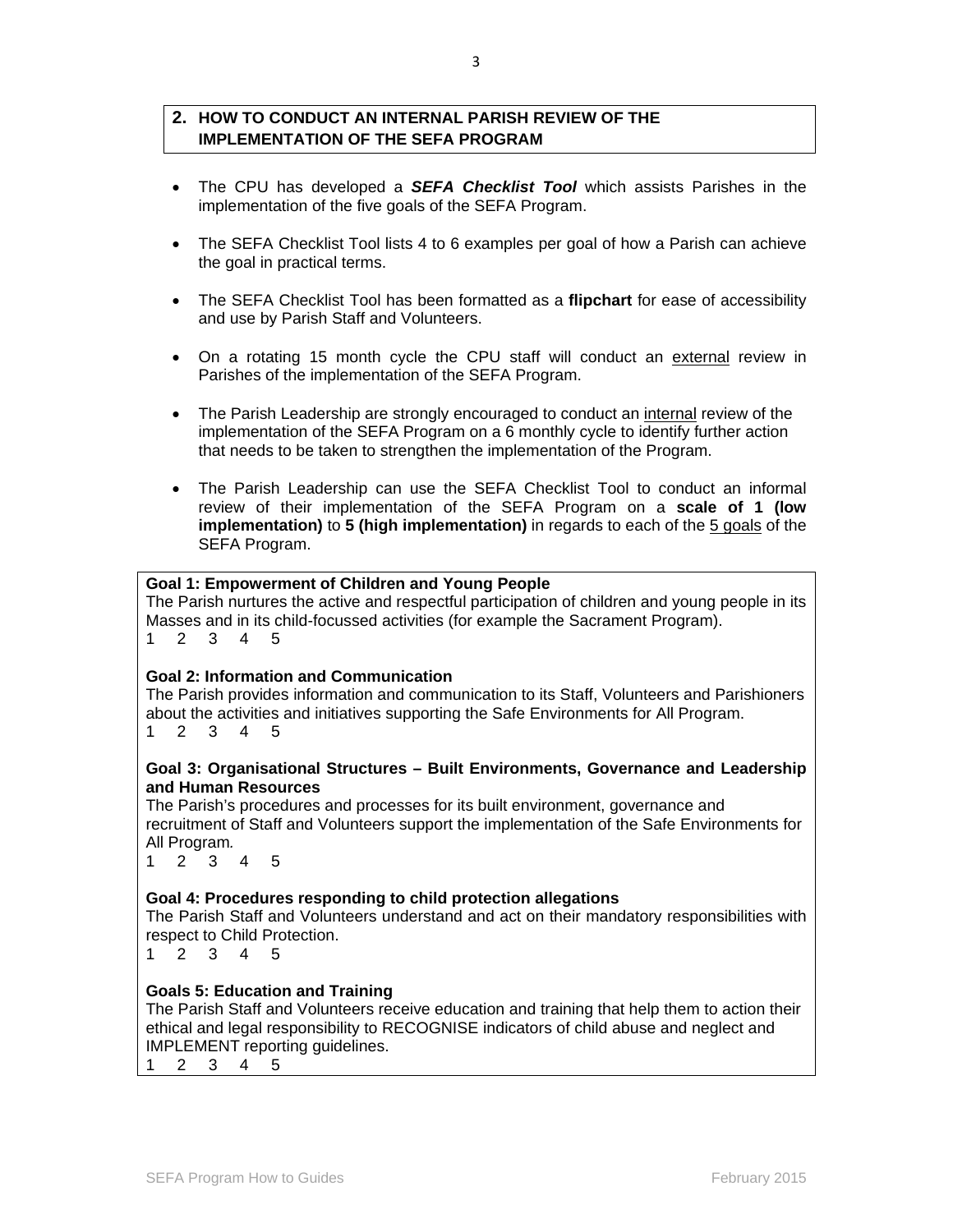## **3. HOW TO INDUCT VOLUNTEERS WHO WORK DIRECTLY WITH CHILDREN AND YOUNG PEOPLE IN THE PARISH**

- All volunteers working directly with children and young people in the Parish have a copy of the *Policy for the Care, Wellbeing and Protection of Children and Young People* (provided at the Child Safe Environment Training)*.*
- The Parish Leadership are confident that all volunteers understand that the *Policy for the Care, Wellbeing and Protection of Children and Young People* applies to them and the way they work in Parish activities.
- The Parish Leadership take all reasonable steps to ensure that only suitable people are selected to interact with children and young people.
- All volunteers working directly with children and young people in the Parish:
	- o Have a current Catholic South Australian **Police Check** Clearance.
	- o Sign the *Working with Children Code of Conduct* before they commence their role and this is kept on Parish records for the external review.
	- o Have current South Australian government-mandated **Child Safe Environments Training,** as provided per the training calendar of the CPU*.*
- Volunteers working directly with children and young people in the Parish have an induction process to assist them to know about*:*
	- o The Parish and the staff who work there.
	- o Their role as the volunteer CSCP and what it involves.
	- o Information on Parish and Diocesan procedures that are important to their role, including Occupational Health and Safety procedures
	- o The South Australian Catholic Church *Policy for the Care, Wellbeing and Protection of Children and Young People.*
	- o Their responsibility as a mandated notifier by law (Children's Protection Act 1993) to report child abuse and/or neglect.
	- o The active implementation and regular review of the *SEFA Program* in the Parish.